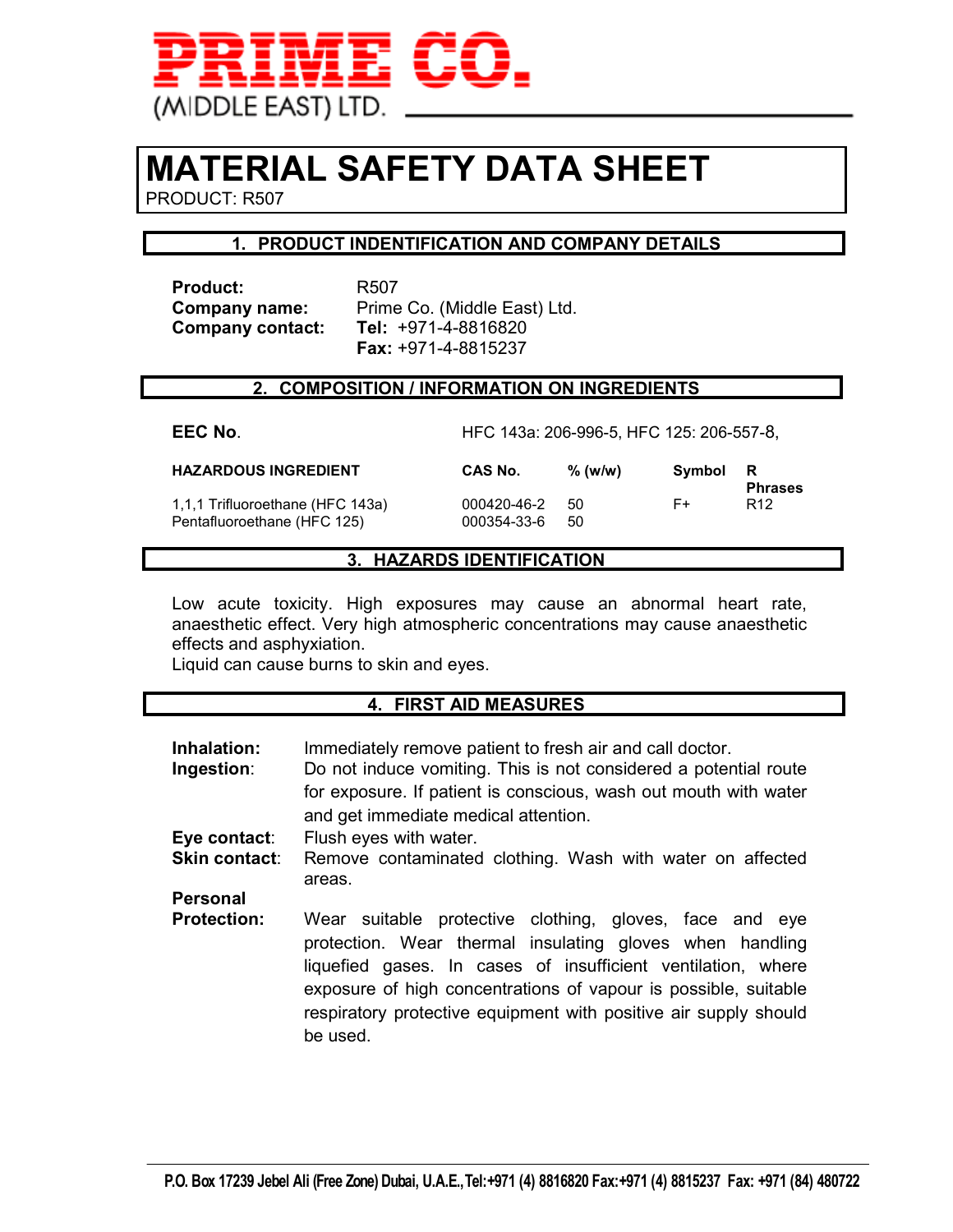

# **5. PHYSICAL & CHEMICAL PROPERTIES**

| Appearance:            | Liquefied, colorless gas                                              |
|------------------------|-----------------------------------------------------------------------|
| Odour:                 | Ether like (slight)                                                   |
| <b>Physical state:</b> | Gas at normal temperature and pressure                                |
| <b>Boiling point:</b>  | - 47.1 °C                                                             |
| Vapour pressure:       | 8485 mm Hg at 20°C                                                    |
| Density (g/ml):        | 1.10 at 20°C                                                          |
| Solubility in water:   | Insoluble                                                             |
| Solubility in other:   | Soluble in chlorinated solvents, esters and alcohols.                 |
|                        | Vapour density (Air=1): 3.5 approximately at bubble point temperature |

# **6. FIRE FIGHTING MEASURES**

**Flammable Properties**: This refrigerant is Nonflammable under ambient temperature and pressure conditions.

**Suitable extinguishing media**: Allow gas fires to burn until exhausted. Water spray should be used to cool containers.

**Specific methods**: Heat of fire can build pressure in cylinder, hence move away from container. Immediately cool cylinder using water.

**Special protective equipment for firefighting**: Use self contained breathing apparatus.

# **7. STABILITY AND REACTIVITY**

This refrigerant in not flammable in air under ambient conditions of temperature and pressure.

**Hazardous reactions:** Certain mixtures of HFC's and chlorine may be flammable or reactive under certain conditions.

**In compatible materials:** Finely divided metals, magnesium and alloys containing more than 2% magnesium. Can react violently if in contact with alkali metals, alkaline earth metals – sodium. May react violently with oxidizing agents. **Extinguishing media:** Allow gas fires to burn until exhausted. Water spray to be used to cool cylinders.

# **8. TOXICOLOGICAL INFORMATION**

**Inhalation**: High exposures may cause abnormal heart rate and prove suddenly fatal. Very high atmospheric concentrations may cause anaesthetic effects and asphyxiation.

**Skin contact**: Liquid can cause burns to skin. Unlikely to be hazardous by skin adsorption.

**Eye contact**: Liquid can cause burns to eyes.

**Ingestion**: Highly unlikely but should this occur freeze burns will result.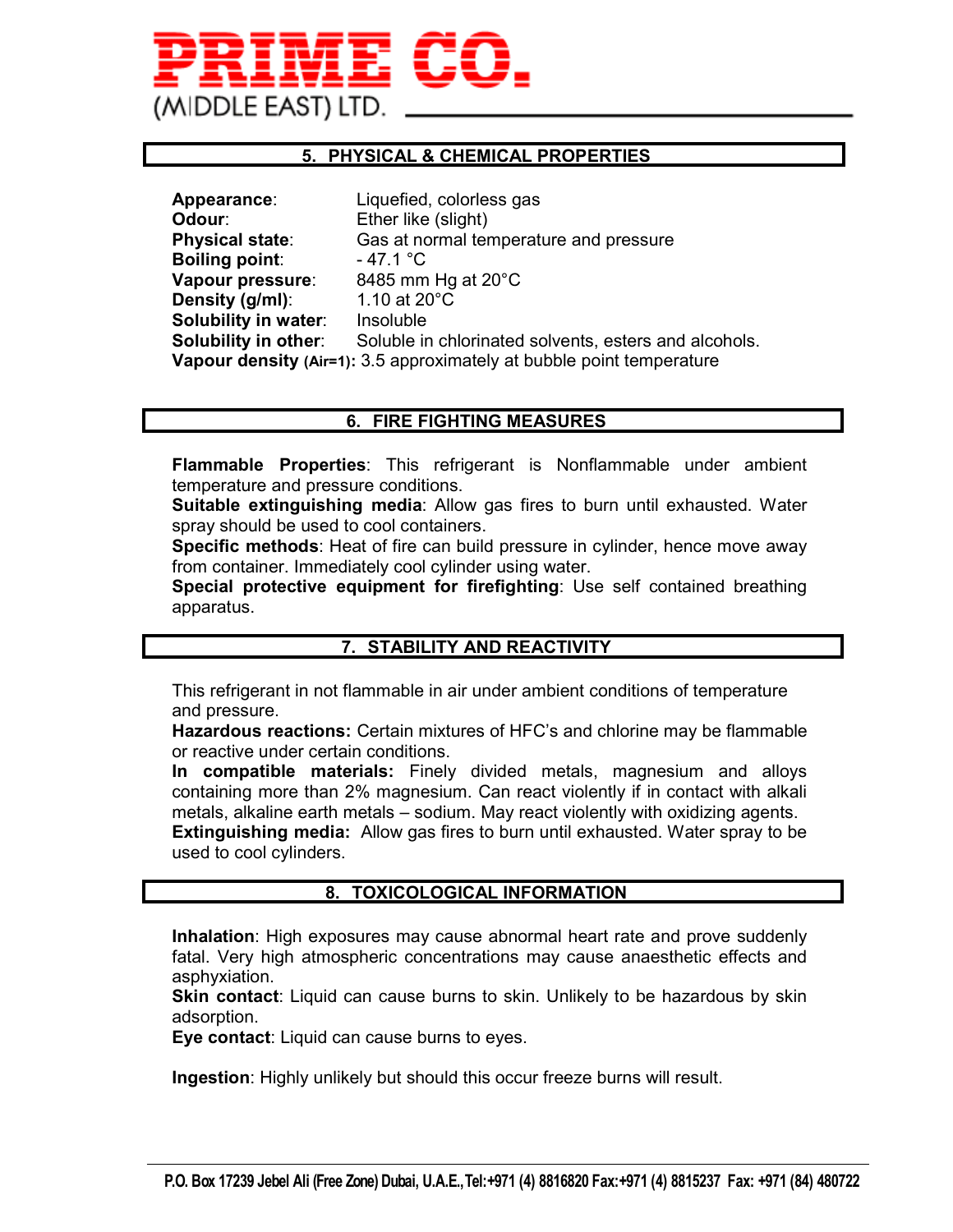

#### **Long term exposure**:

**HFC 143a**: An inhalation study in animals has shown that repeated exposures produces no significant effects (40,000 ppm in rats).

**HFC 125**: An inhalation study in animals has shown that repeated exposures produces no significant effects (50,000 ppm in rats).

# **9. ECOLOGICAL INFORMATION**

**Effect on effluent treatment**: Discharges of the product will enter the atmosphere and will not result in long term aqueous contamination.

#### **Persistence and degradation**:

**HFC 143a**: Decomposed slowly in lower atmosphere (troposphere). Atmospheric lifetime in 53.5 years. Has Global Warming Potential (GWP) of 380 (relative to 1 for carbon dioxide at 100 years.

**HFC 125**: Decomposed slowly in lower atmosphere (troposphere). Atmospheric lifetime in 32.6 years. Has Global Warming Potential (GWP) of 2800 (relative to 1 for carbon dioxide at 100 years.

**HFC 143a, HFC 125**: Does not influence photochemical smog.

# **10. DISPOSAL PROCEDURES**

Best to recover and recycle. If it is not possible, destruction is to be in an approved facility, which is equipped to absorb and neutralize acid gases and other toxic processing products. Do not attempt to dispose of residual or unused quantities.

# **11. ACCIDENTAL RELEASE MEASURES**

**Personal precautions**: Shut off valve and isolate source of leak if without risk. Move cylinder to well ventilated area. Evacuate area and ensure adequate ventilation. Prevent liquid from entering drainage. Contain spillages with sand, earth or suitable adsorbent material.

**Environmental precautions**: Keep personnel away. Try to stop release.

# **12. HANDLING AND STORAGE**

**Precautions to be taken in handling**: Keep away from sources of ignition. Take precautionary measures against static discharges. Protect cylinders from damage. Do not drag, slide, roll or drop cylinders. Slowly open valve. Close cylinder valve after each use and keep closed even when cylinder is empty. Never apply heat or flame to any part of cylinder. Avoid inhalation of high concentration of vapours. Avoid contact between liquid and skin and eyes.

**Precautions to be taken in storage**: Store and use with adequate ventilation. Keep in a cool place away from fire risk, direct sunlight and all sources of heat. Avoid storing near intake of air conditioning units, boiler units and open drains. Store cylinders below 45 °C.